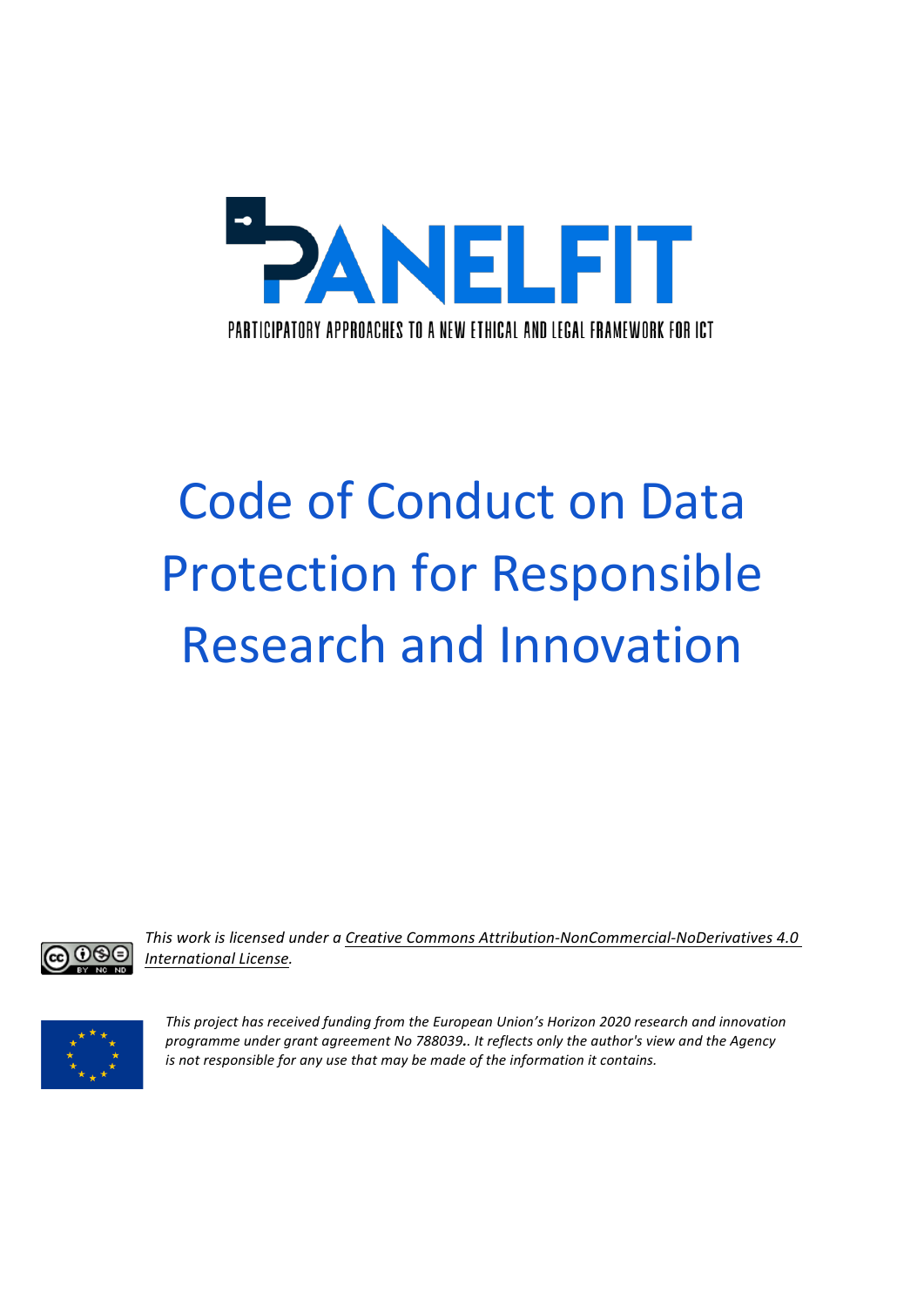#### **Project Information**

| Project title          | Participatory Approaches to a New Ethical and Legal Framework for ICT |
|------------------------|-----------------------------------------------------------------------|
| Project acronym        | <b>PANELEIT</b>                                                       |
| Grant agreement number | 788039                                                                |
| Project coordinator    | UPV/EHU                                                               |

#### **Document Information**

| Deliverable number  | D <sub>5.4</sub>                                                           |
|---------------------|----------------------------------------------------------------------------|
| Document title      | Code of Conduct on Data Protection for Responsible Research and Innovation |
| Document version    | Version 4.0                                                                |
| Document date       | 2021-08-04                                                                 |
| Document lead       | $ICM-CSIC$   $\leq$ soacha@icm.csic.es>                                    |
| Copyright licence   | ©① (Creative Commons Attribution 4.0 International)                        |
| Dissemination level | PU (Public)                                                                |

#### **Project Partners Involved in the Document**

| $N^{\circ}$    | Participant organization name                                                  | Acronym         |
|----------------|--------------------------------------------------------------------------------|-----------------|
| $\overline{1}$ | Institut de Ciències del Mar (Consejo Superior de Investigaciones Científicas) | <b>ICM-CSIC</b> |
| 2              | Universidad del País Vasco/Euskal Herriko Unibertsitatea                       | <b>UPV/EHU</b>  |
| 3              | European Network of Research Ethics Committees                                 | <b>EUREC</b>    |
| $\overline{4}$ | Unabhängiges Landeszentrum für Datenschutz AöR                                 | <b>ULD</b>      |
| 5              | Oesterreichische Akademie der Wissenschaften                                   | <b>OEAW</b>     |
| 6              | Fonden Teknologiradet                                                          | <b>DBT</b>      |

#### **Document History**

| <b>Status</b> | Version | Date             | Author(s)                       | Reviewed by                                                                                                          |
|---------------|---------|------------------|---------------------------------|----------------------------------------------------------------------------------------------------------------------|
| Draft         | v0.5    | $2020 - 10 - 30$ | Pranesh Prakash<br>$(ICM-CSIC)$ | Karen Soacha (ICM-CSIC), Jaume Piera<br>$(ICM-CSIC)$                                                                 |
| Draft         | v1.0    | $2020 - 11 - 03$ | Pranesh Prakash                 | Julia Maria Mönig (EUREC), Johann Cas<br>(OEAW), Bud Bruegger (ULD), Harald<br>Zwingelberg (ULD), Bjørn Bested (DBT) |
| Draft         | v2.0    | 2020-12-06       | Pranesh Prakash                 | Iñigo de Miguel Beriain (UPV/EHU), Karen<br>Soacha                                                                   |
| Draft         | v3.0    | 2021-01-23       | Pranesh Prakash                 | Karen Soacha                                                                                                         |
| Final         | v4.0    | 2021-08-02       | Pranesh Prakash                 | Karen Soacha, MLEs (Stakeholders,<br>Researchers), Iñigo de Miguel Beriain                                           |

Disclaimer: The contents of this publication are the sole responsibility of the PANELFIT consortium and do not necessarily reflect the opinion of the European Union.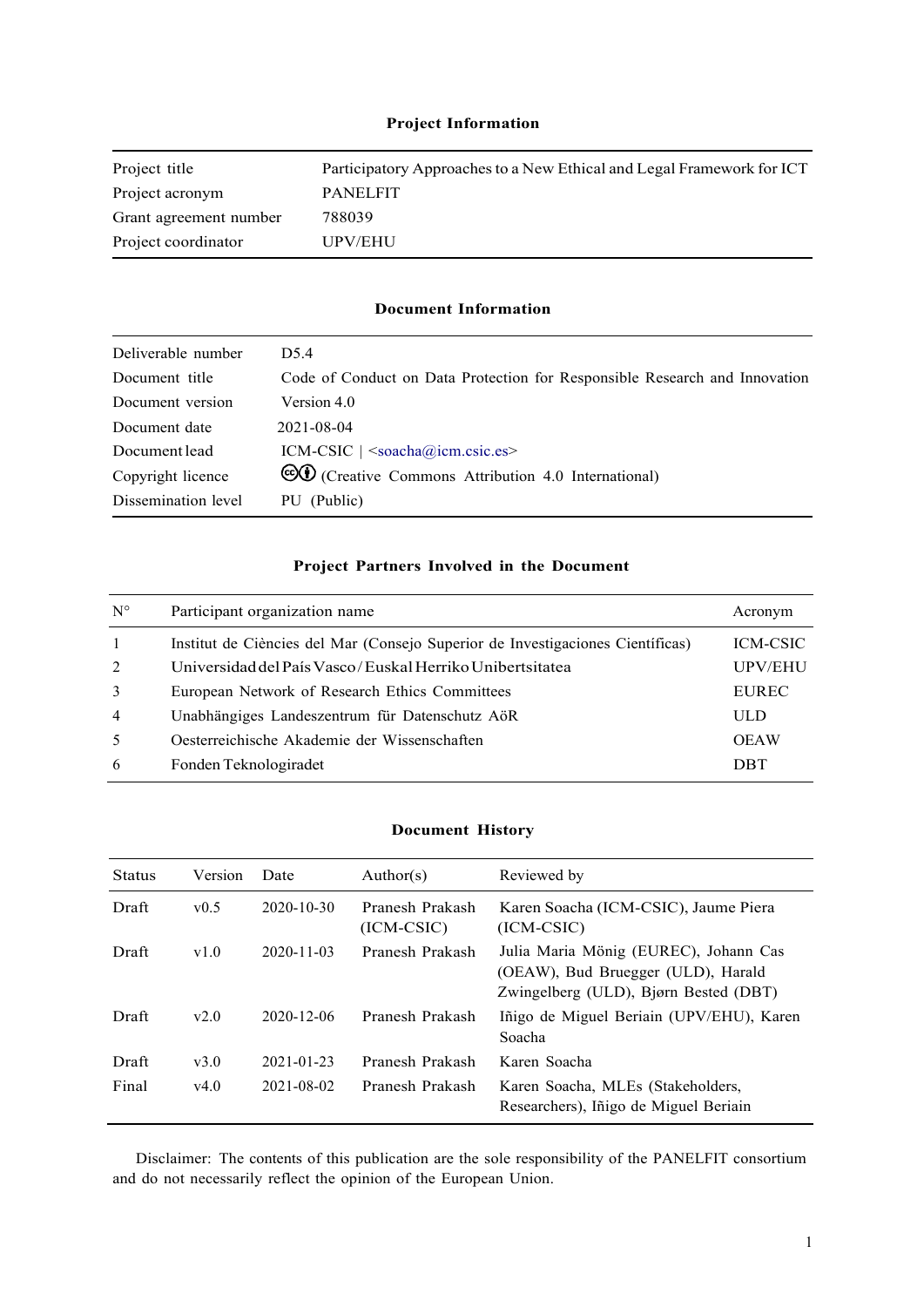# Table of content

| $\mathbf{1}$   |      |                                                                              |  |  |  |
|----------------|------|------------------------------------------------------------------------------|--|--|--|
|                | 1.1. |                                                                              |  |  |  |
| $\mathbf{2}$   |      |                                                                              |  |  |  |
|                | 2.1. |                                                                              |  |  |  |
|                | 2.2. |                                                                              |  |  |  |
|                | 2.3. |                                                                              |  |  |  |
|                | 2.4. |                                                                              |  |  |  |
|                | 2.5. |                                                                              |  |  |  |
|                | 2.6. |                                                                              |  |  |  |
|                | 2.7. |                                                                              |  |  |  |
| 3 <sup>1</sup> |      |                                                                              |  |  |  |
|                | 3.1. |                                                                              |  |  |  |
|                | 3.2. |                                                                              |  |  |  |
|                | 3.3. |                                                                              |  |  |  |
|                | 3.4. |                                                                              |  |  |  |
|                | 3.5. |                                                                              |  |  |  |
|                | 3.6. |                                                                              |  |  |  |
|                | 3.7. |                                                                              |  |  |  |
|                | 3.8. |                                                                              |  |  |  |
|                | 3.9. |                                                                              |  |  |  |
|                |      |                                                                              |  |  |  |
|                | 4.1. |                                                                              |  |  |  |
|                | 4.2. |                                                                              |  |  |  |
|                |      | 4.3. Annexure 3: Process for Creating the Code of Conduct on Data Protection |  |  |  |
|                |      |                                                                              |  |  |  |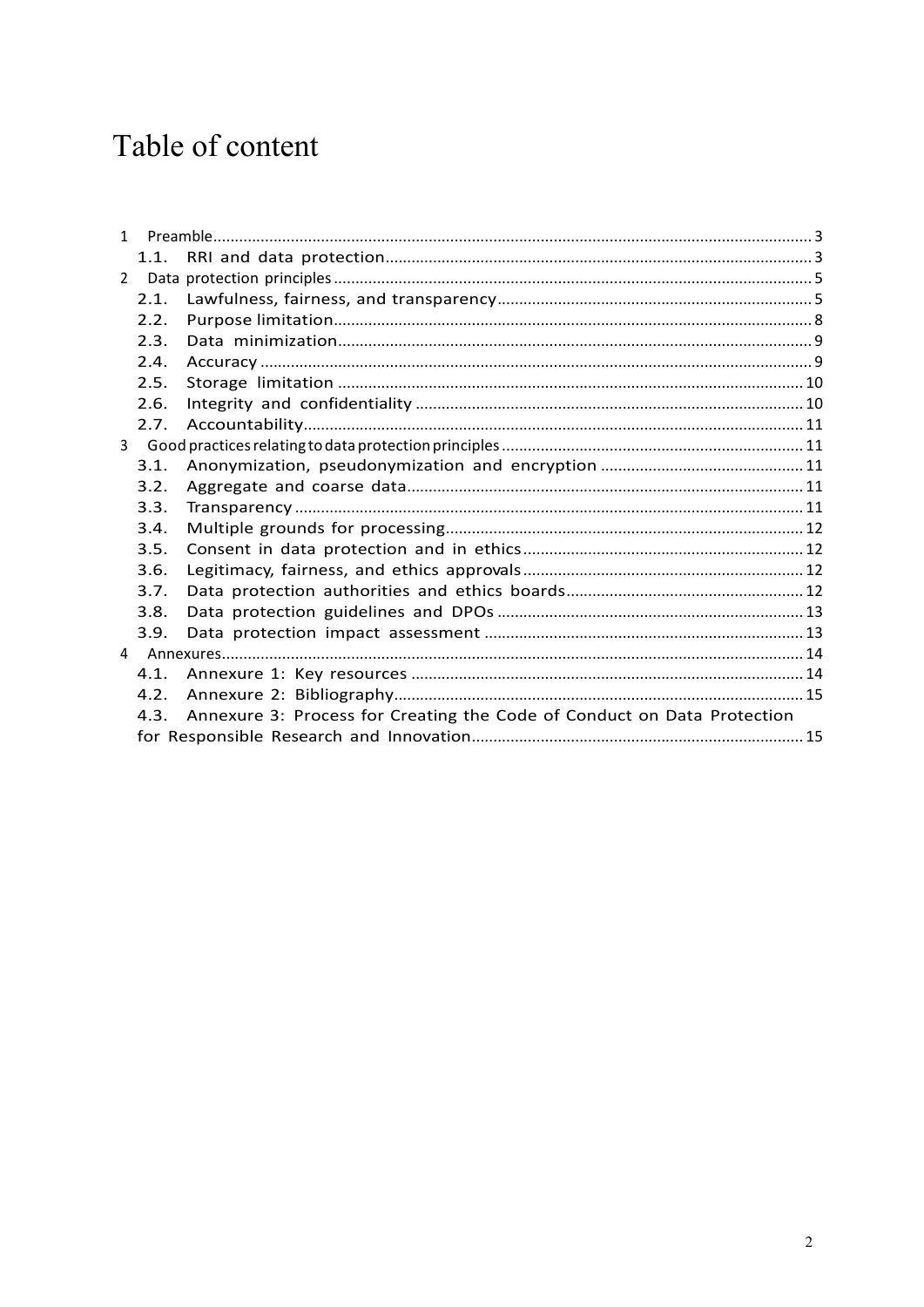# 1 Preamble

This Code of Conduct on Data Protection for Responsible Research and Innovation (CCDP) is a contribution from the PANELFIT project to the research community.

PANELFIT (Participatory Approaches to a New Ethical and Legal Framework for ICT) is an Horizon 2020-funded project that produced operational standards and practical guidelines to address some of the ethical and legal issues posed by ICT technologies. The PANELFIT project thus seeks to provide clarity and guidance with respect to the issues at the intersection between responsible research and innovation.<sup>1</sup> ethics, and data protection.

The CCDP aims to provide an easy-to-understand set of conduct rules that cover the main principles provided in the EU's General Data Protection Regulations (GDPR), as well as a set of desirable practices, specifically tailored to the research community.<sup>2</sup> There are multiple codes of conduct relating to responsible research and innovation. However, these existing codes of conduct do not seek to provide guidance on data protection principles, which is a gap this CCDP seeks to fill. The CCDP seeks to be an introductory text to data protection principles, and does not seek to cover all aspects of the GDPR that may be of concern to researchers. Thus, for instance, the CCDP does not seek to cover all of the obligations that a researcher may have under data protection laws, nor all the rights of individuals whose personal data are used by researchers, or the legal requirements around sharing of personal data with research colleagues outside the EU, national-level laws on data protection, and so on. The PANELFIT project has also created 'Guidelines on Data Protection Ethical and Legal Issues in ICT Research and Innovation', which aims to be much more comprehensive in this regard.

# **1.1. RRI and data protection**

Research activity, whether it is engaging in research or dissemination of research, often involves other people's personal data.3 Thus, data ethicsis a necessary component ofresponsible research and innovation, and that includes the protection of personal data. In the EU, the protection of personal data is a fundamental right under the Charter of Fundamental Rights of the European Union, and the General Data Protection Regulation provides concrete regulatory guidance on that right.

Whenever researchers process personal data, they are required to abide by data protection law and should endeavour to follow data protection best practices.

The CCDP seeks to help researchers understand the basic principles that underlie the data protection

Responsible Research and Innovation (RRI) is a important component of the "Science with and for Society" programme of EU's Horizon 2020 (H2020). "RRI is the on-going process of aligning research and innovation to the values, needs and expectations of society." ('Rome Declaration on Responsible Research and Innovation in Europe'). The European Commission notes that "RRI is an inclusive approach to research and innovation (R&I), to ensure that societal actors work together during the whole research and innovation process… In general terms, RRI implies anticipating and assessing potential implications and societal expectations with regard to research and innovation." (European Commission,'Science with and for Society')

<sup>&</sup>lt;sup>2</sup> While there is no single, universally accepted definition of research, it is useful to keep in mind the words of the European Data Protection Supervisor in a recent report: "Reputable definitions of research tend to emphasis systematic activity, including the gathering and analysis of data, which increases the stock of understanding and knowledge and their application. The European Commission has defined the objectives of the EU's research and policies to be 'opening up the innovation process to people with experience in fields other than academia and science', 'spreading knowledge as soon as it is available using digital and collaborative technology' and 'promoting international cooperation in the research community". (European Data Protection Supervisor, 'A Preliminary Opinion on Data Protection and Scientific Research', 9–10)

<sup>&</sup>lt;sup>3</sup> Personal data is any information relating to an identified or identifiable natural person. The term is a very broad category, and includes a person's name, identification number, location data, an online identifier, or factors specific to that person's physical, physiological, genetic, mental, economic, cultural or social identity.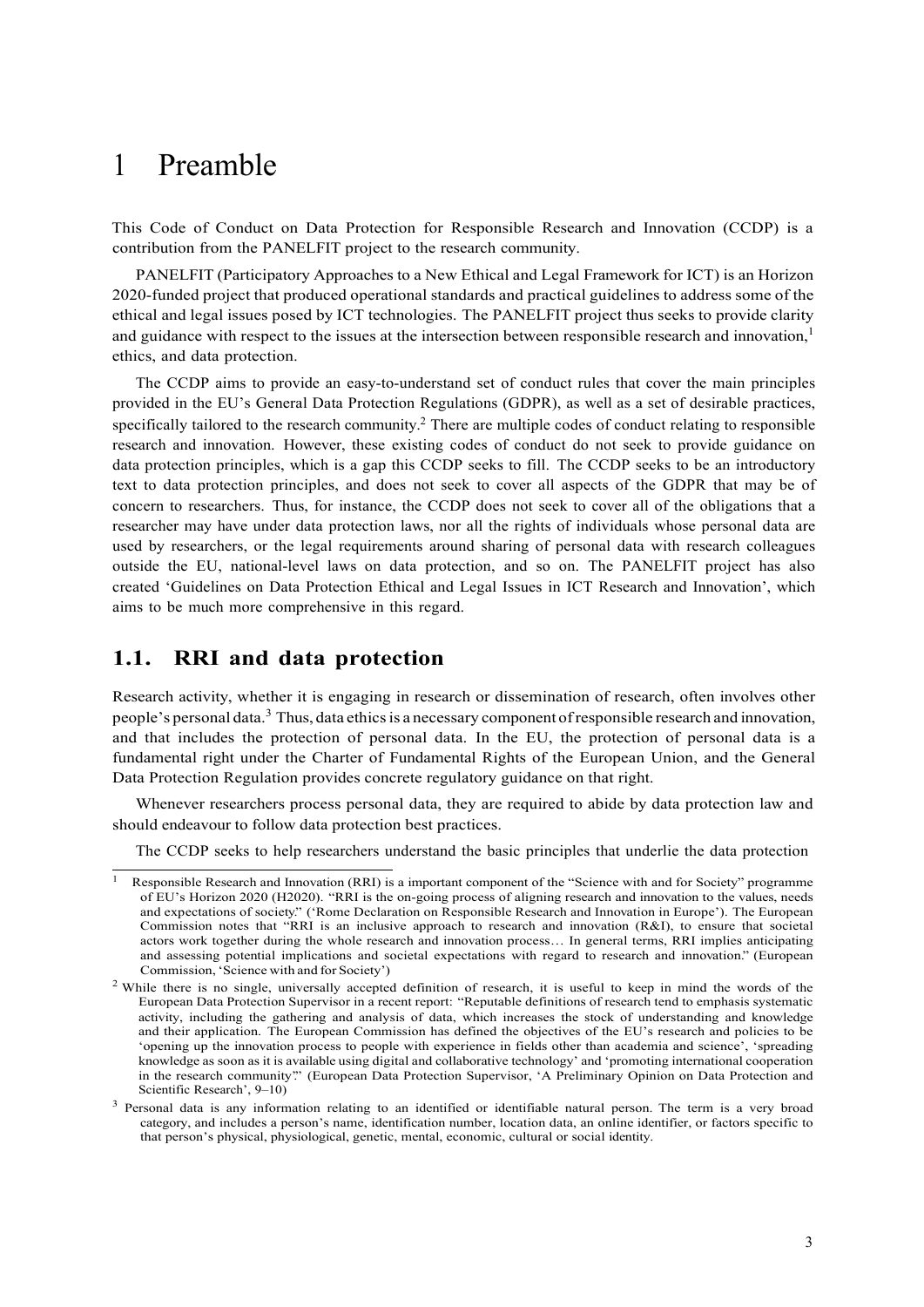law in Europe and to equip them with the knowledge on how to practically apply those principles as part of responsible research and innovation. The understanding of research under the GDPR is expansive, covering activities to provide knowledge that can 'improve the quality of life for a number of people and improve the efficiency of social services', and includes "technological development, fundamental and applied research and privately funded research and studies conducted in the public interest in the area of public health"<sup>4</sup>

<sup>&</sup>lt;sup>4</sup> General Data Protection Regulation, EU Regulation 2016/679, Recital 159.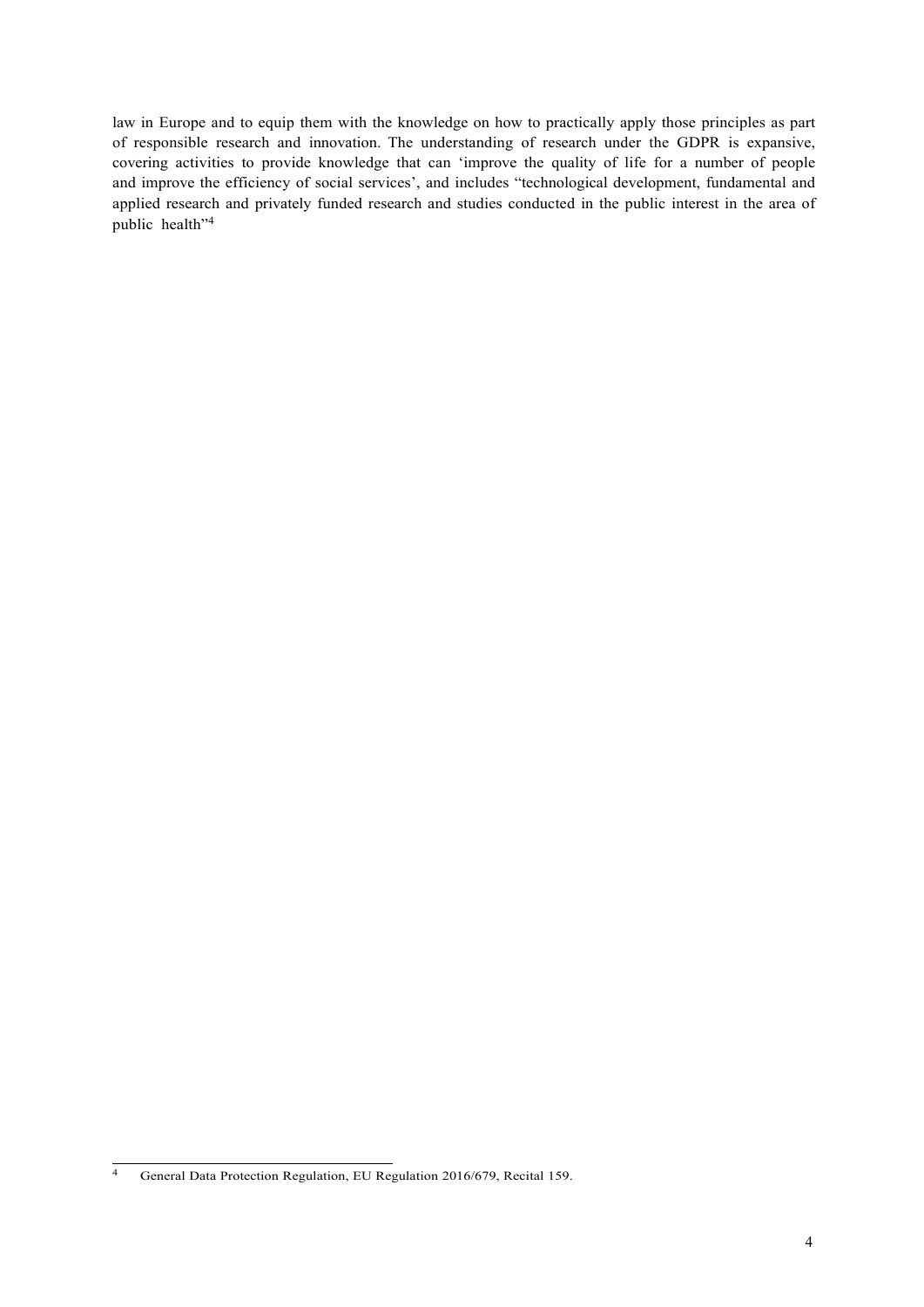# 2 Data protection principles

The protection of personal data under the GDPR is built around a number of principles:

- Lawfulness, fairness, transparency<sup>1</sup>
- Purpose limitation<sup>2</sup>
- $\bullet$  Data minimization<sup>3</sup>
- $\bullet$  Accuracy<sup>4</sup>
- Storage limitation<sup>5</sup>
- Integrity and confidentiality<sup>6</sup>
- Accountability<sup>7</sup>

# **2.1. Lawfulness, fairness, and transparency**

In order to comply with the requirements of the principle of lawfulness, transparency, and fairness, researchers need to:

- Determine the purposes for collecting and using personal data.
- Ensure that they identify <sup>a</sup> valid ground (at least one of the six grounds ("legal bases") provided in the GDPR) for collecting and using the data.
- Ensure that everything they do with the data is legitimate and in compliance with all applicable laws and ethical guidelines, including those relating to clinical trials, intellectual property, human rights, contract, etc.
- Determine the expectations of individuals as to how the researchers might use their data and what they would consider reasonable.
- Determine the potential harms to the individuals whose data are used.
- Collect and use the data in <sup>a</sup> manner that is open and transparent.
- Inform individuals in clear language asto who is collecting or obtaining the data, under which legal ground it is being collected/obtained, why it is being collected/obtained, for how long it will be kept, how it will be used and by whom, and what rights they have.
- Use the data in <sup>a</sup> manner that is fair, in line with the expectations of individuals, and in <sup>a</sup> manner that does not result in any unjustified or unfair harm to them.
- Check if the data that need to be collected relate to "special categories of personal data" (sensitive data, defined in the GDPR), in which case one of the specific legitimate bases listed in Art. 9(2) of the GDPR must be satisfied. such as having the data subject's explicit consent, or being on the basis of a law that permits such collection for "archiving purposes in the public interest, scientific or historical research purposes or statistical purposes."
- Check if the data that need to be collected relate to "criminal convictions and offences", in which case special laws will apply.

<sup>&</sup>lt;sup>1</sup> General Data Protection Regulation, EU Regulation 2016/679, Art. 5(1)(a).

<sup>&</sup>lt;sup>2</sup> General Data Protection Regulation, EU Regulation 2016/679, Art. 5(1)(b).<br><sup>3</sup> Ceneral Data Protection Regulation, EU Regulation 2016/679, Art. 5(1)(c).

<sup>&</sup>lt;sup>3</sup> General Data Protection Regulation, EU Regulation 2016/679, Art. 5(1)(c).<br><sup>4</sup> General Data Protection Regulation, EU Regulation 2016/679, Art. 5(1)(d)

<sup>&</sup>lt;sup>4</sup> General Data Protection Regulation, EU Regulation 2016/679, Art. 5(1)(d).<br>5. Concel Data Protection Regulation, EU Regulation 2016/679, Art. 5(1)(c).

<sup>&</sup>lt;sup>5</sup> General Data Protection Regulation, EU Regulation 2016/679, Art. 5(1)(e).<br><sup>6</sup> General Data Protection Regulation, EU Regulation 2016/679, Art. 5(1)(6)

<sup>6</sup> General Data Protection Regulation, EU Regulation 2016/679, Art. 5(1)(f).

General Data Protection Regulation, EU Regulation 2016/679, Art. 5(2).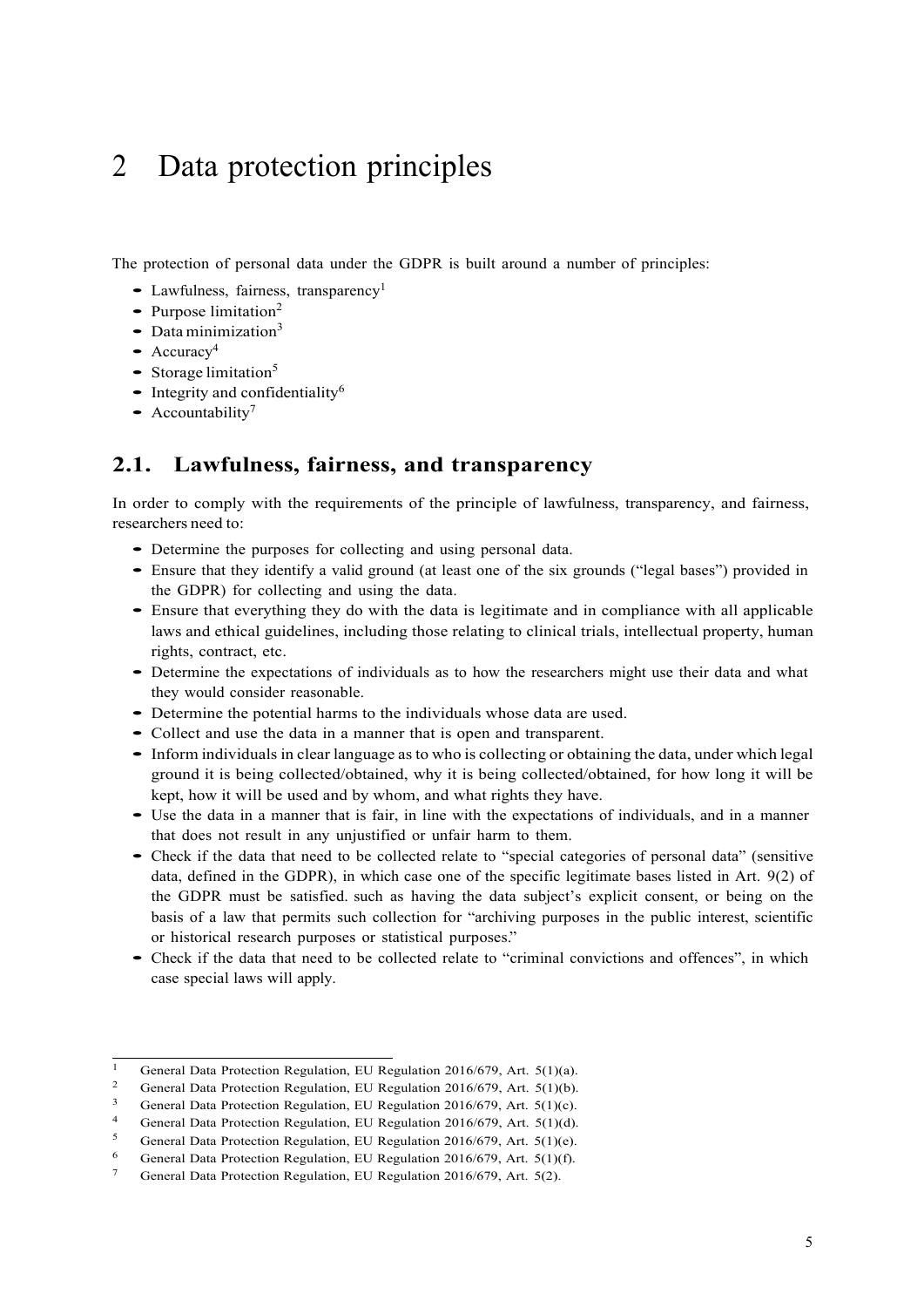#### **Background**

Under European law, all processing of personal data must be done for a lawful purpose, and with a legitimate aim. While the other principles provide limitations on how personal data may be processed, this principle places restrictions on the purposes for which personal data may be processed.

#### **Lawful basis**

The GDPR lays down six legal bases<sup>8</sup> for which personal data may be lawfully processed. Thus, the purpose of processing of personal data must fall within at least one of the six categories:

- Consent of the individual
- Performance of <sup>a</sup> contract
- Compliance with <sup>a</sup> legal obligation, as authorized by law
- Necessary to protect vital interests of a person
- Necessary for legally authorized official or public interest task, as authorized by law
- Legitimate interests

It should be noted that unlike private institutions, public authorities are not permitted to use 'legitimate interest' as a purpose, unless the processing falls outside the scope of the tasks of public authority. Further, 'necessity' and 'public interest' imply a 'pressing social need', as opposed to largely private or commercial advantages.9

If 'consent' is used as a basis, then it is important that the purpose is specified clearly and explicitly, and reveals, explains or expresses in an easily understood form why the data is being collected and processed. The consent itself must be freely-given, specific, informed, and unambiguous, and the individual has the right to withdraw the consent at any time.

The GDPR acknowledges that, "it is often not possible to fully identify the purpose of personal data processing for scientific research purposes at the time of data collection. Therefore, data subjects should be allowed to give their consent to certain areas of scientific research when in keeping with recognised ethical standards for scientific research. Data subjects should have the opportunity to give their consent only to certain areas of research or parts of research projects to the extent allowed by the intended purpose."10

The European Data Protection Supervisor (EDPS) notes that, "Specific consent normally required under the GDPR may therefore become less appropriate in the case of collected and inferred data and especially in the case of special categories of data on which much scientific research relies," and thus, "when research purposes cannot be fully specified, a controller would be expected to do more to ensure the essence of the data subject rights to valid consent are served, including through as much transparency as possible and other safeguards."<sup>11</sup>

#### **Fairness**

Further, the way the processing is done must be fair and transparent. Even if the processing that is undertaken has a lawful basis, it may still be unfair, and thus in violation of this principle. Fairness is a broad concept: it requires that researchers only handle personal data in ways that people would reasonably expect, and that they not do anything that may harm the data subjects.

#### **Transparency**

Transparency requires that individuals be informed about the intended purposes for collecting and using the personal data; the legal grounds for the processing, etc. This is necessary whether there is direct

<sup>8</sup> General Data Protection Regulation, EU Regulation 2016/679, Art. 6.

<sup>9</sup> European Data Protection Supervisor, 'A Preliminary Opinion on Data Protection and Scientific Research', 23.

<sup>&</sup>lt;sup>10</sup> General Data Protection Regulation, EU Regulation 2016/679, Recital 33.

<sup>&</sup>lt;sup>11</sup> European Data Protection Supervisor, 'A Preliminary Opinion on Data Protection and Scientific Research', 19.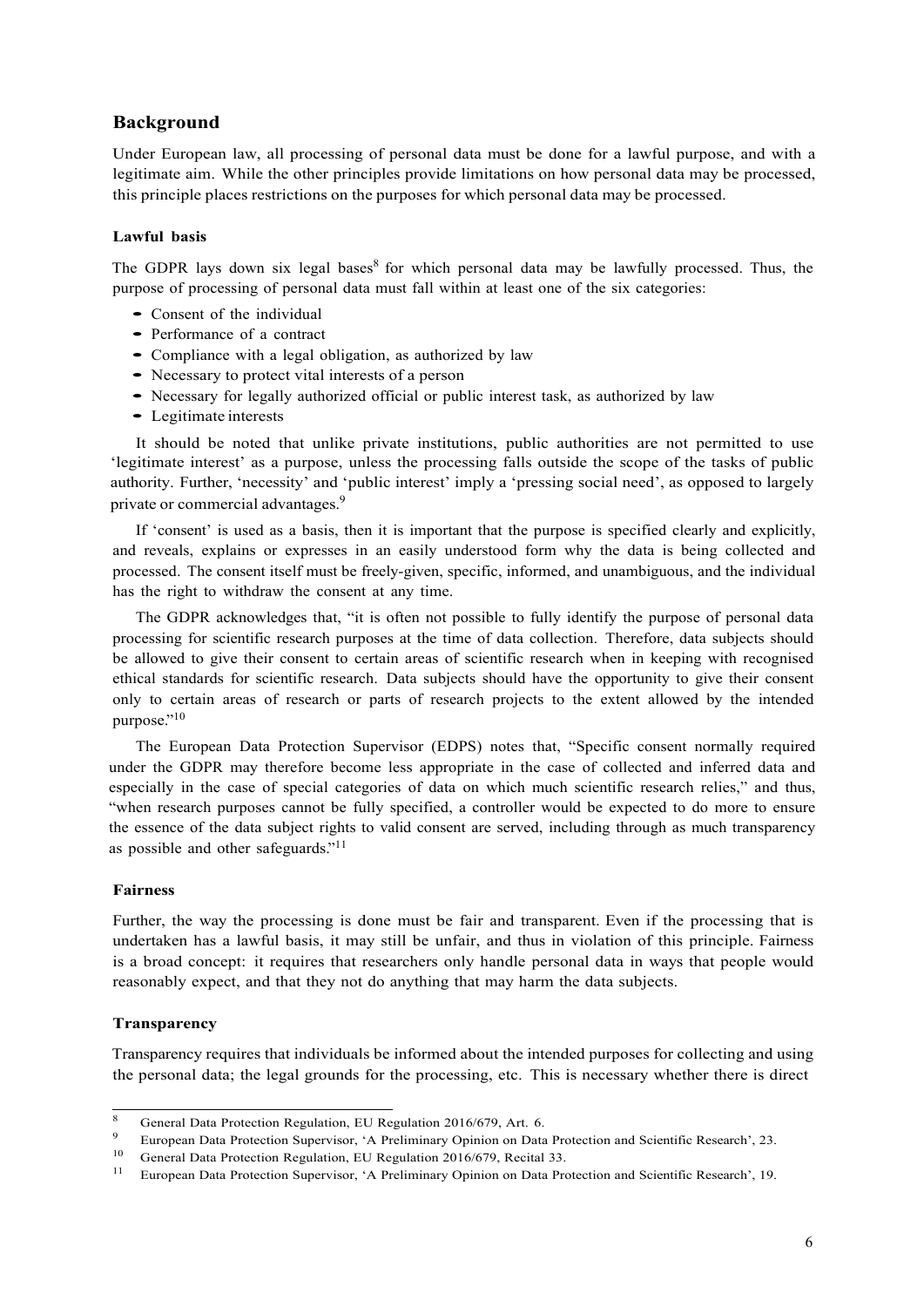collectionofpersonaldata fromthe individuals concerned(whether consciouslyprovidedbythe individual, or collected through observation of the individual), or obtaining of personal data from some other source (such as a third-party to whom data has been entrusted, public sources, data brokers, or from other individuals).<sup>12</sup> The information that should be provided, at a minimum includes:<sup>13</sup>

- who your company/organisation is (your contact details, and those of your DPO if any);
- why your company/organisation will be using their personal data (purposes);
- the categories of personal data concerned;
- the legal justification for processing their data;
- for how long the data will be kept;
- who else might receive it;
- whether their personal data will be transferred to a recipient outside the EU;
- that they have <sup>a</sup> right to <sup>a</sup> copy of the data (right to access personal data) and other basic rights in the field of data protection (see complete list of rights);
- their right to lodge <sup>a</sup> complaint with <sup>a</sup> Data Protection Authority (DPA);
- their right to withdraw consent at any time;
- where applicable, the existence of automated decision-making and the logic involved, including the consequences thereof.

In case you have obtained personal data from a source other than the individuals concerned, you need to inform them within a reasonable period, and at most within a month from your gaining access to their personal data.

Transparency obligations do not apply where and insofar as, the data subject already has the information.<sup>14</sup> For personal data collected from a third-party source, there are three additional situations where transparency obligations do not apply:<sup>15</sup>

- Where it proves impossible (in particular for archiving, scientific/ historical research or statistical purposes);
- Where it would involve <sup>a</sup> disproportionate effort (in particular for archiving, scientific/historical research or statistical purposes); or
- Where providing the information required under Article 14.1 would make the achievement of the objectives of the processing impossible or seriously impair them.

#### **Specialcategoriesofpersonaldata/Sensitivedata**

Special categories of personal data, or sensitive data,  $16$  are data that reveal a person's:

- racial or ethnic origin,
- political opinions,
- religious or philosophical beliefs,
- trade union membership,

or are:

- genetic data,
- biometric data for the purpose of uniquely identifying <sup>a</sup> natural person,
- data concerning health, or
- data concerning <sup>a</sup> natural person's sex life or sexual orientation.

Such sensitive data may not be collected unless the collection falls under one of the ten legitimate grounds provided in the GDPR, $^{17}$  which includes explicit consent, as well as when necessary for archival,

<sup>&</sup>lt;sup>12</sup> General Data Protection Regulation, EU Regulation 2016/679, Art. 12(1), (5), (7), Art. 13, Art. 14, Recitals 39, 58–62.

<sup>13</sup> European Commission, 'What Information Must Be Given to Individuals Whose Data Is Collected?'.

<sup>14</sup> General Data Protection Regulation, EU Regulation 2016/679, Art. 13(4), Art. 14(5)(a).

<sup>15</sup> General Data Protection Regulation, EU Regulation 2016/679, Art. 14(5)(b).

<sup>16</sup> General Data Protection Regulation, EU Regulation 2016/679, Art. 9(1), Recitals 51–56.

<sup>17</sup> General Data Protection Regulation, EU Regulation 2016/679, Art. 9(2)(a).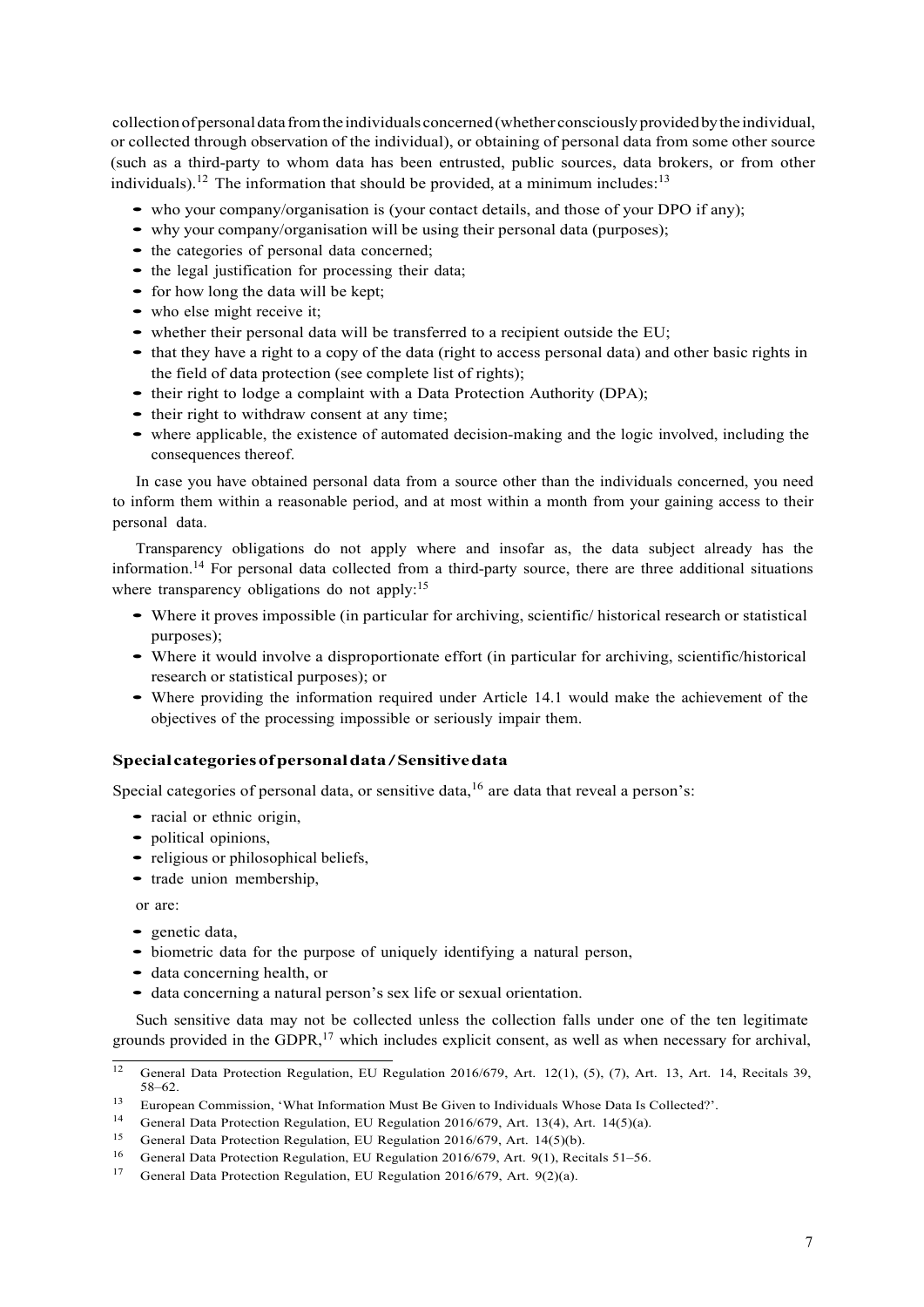scientific or historical research, and statistics with the appropriate safeguards that are legally required under the GDPR and are provided under an appropriate law.<sup>18</sup> Given national differences in the laws regulating sensitive data, and especially genetic, biometric, or health data,<sup>19</sup> researchers should consult their institution's data protection officer, or their local data protection authority to know more about what's permissible and what's not.

Further,while data relating to criminal convictions and offences aren't categorized as "sensitive" under the GDPR, the regulation requires that all usage of such data by researchers need to additionally be authorized under an EU or national law, and follow the safeguards provided under such law.20

# **2.2. Purpose limitation**

To comply with the purpose limitation principle, researchers should:

- Document in clear and specific terms the purposes behind the collection and use of personal data.
- Provide individuals information on the purposes behind their data collection and use.
- Restrict processing of personal data to the specified purposes or to purposes that are compatible with the specified purposes.
- Ensure they notify the individual in those situations where the original ground for use of the personal data was something other than consent or a legal requirement, and now those data are being put to a new compatible use. This should be done reasonably prior to the new use of the personal data taking place, so as to enable the individual to object to the processing.
- Ensure they request fresh consent in those situations where the original ground for use of the personal data was consent, and now those data are being put to any other use (regardless of whether the new use is a 'compatible' use).
- Ensure they have either consent or <sup>a</sup> clear obligation/function provided in the public interest in <sup>a</sup> law if they wish to use the personal data for purposes other than those specified or compatible.
- Ensure that the new use is fair, lawful, and transparent.

#### **Background**

The purpose should be "specified, explicit, and legitimate".<sup>21</sup> The Article 29 Working Party notes that, "a purpose that is vague or general, such as for instance … 'future research' will — without more detail — usually not meet the criteria of being 'specific'. That said, the degree of detail in which a purpose should be specified depends on the particular context in which the data are collected and the personal data involved. In some clear cases, simple language will be sufficient to provide appropriate specification, while in other cases more detail may be required."<sup>22</sup>

The permission to process are limited to:

- the legitimate purposes which were explicitly specified when the data were collected, or to
- other purposes that are compatible with the initial purposes

Compatibility may be judged using the following criteria:

- a) the link between the initial purposes and the additional purposes under consideration;
- b) the context in which the personal data have been collected, in particular regarding the relationship between data subjects and the controller;
- c) the nature of the personal data, in particular whether they include special categories of (i.e., sensitive) personal data or personal data related to criminal convictions and offences are processed
- d) the possible consequences of the intended further processing for data subjects;

<sup>&</sup>lt;sup>18</sup> General Data Protection Regulation, EU Regulation 2016/679, Art. 89.

<sup>19</sup> General Data Protection Regulation, EU Regulation 2016/679, Art. 9(4).

<sup>20</sup> General Data Protection Regulation, EU Regulation 2016/679, Art. 10.

<sup>&</sup>lt;sup>21</sup> General Data Protection Regulation, EU Regulation 2016/679, Art. 5(1)(b).

<sup>22</sup> Article 29 Data Protection Working Party, 'Opinion 03/2013 on Purpose Limitation', 15–16.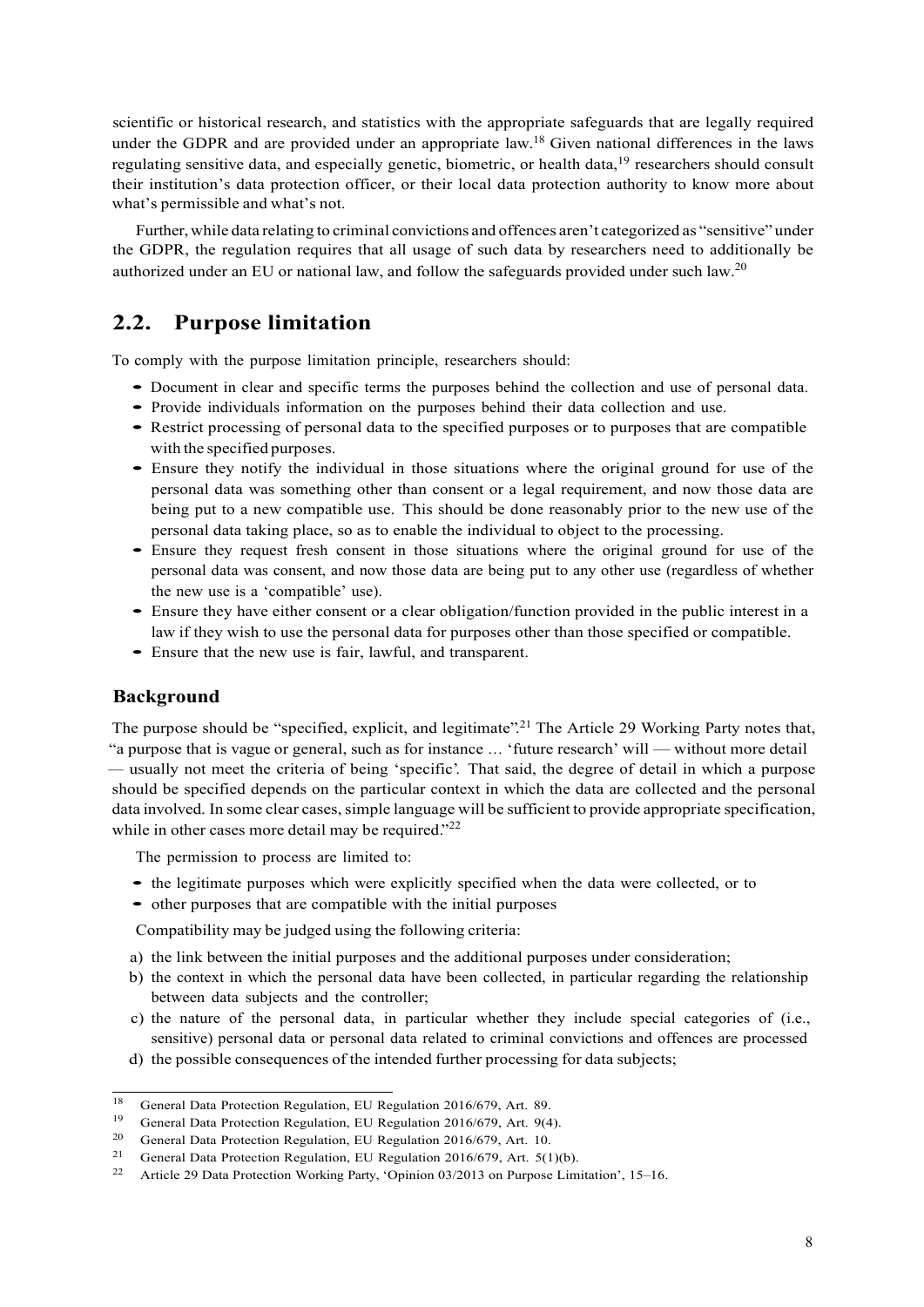e) the existence of appropriate safeguards, which may include pseudonymization.

Some purposes that are *presumed* to be compatible, if appropriate, legally-prescribed safeguards are followed, are:

- archiving in the public interest,
- scientific or historical research, and
- statistics

However, as the EDPS notes, "The presumption is not a general authorisation to further process data in all cases for historical, statistical or scientific purposes. Each case must be considered on its own merits and circumstances. But in principle personal data collected in the commercial or healthcare context, for example, may be further used for scientific research purposes, by the original or a new controller, if appropriate safeguards are in place… in order to ensure respect for the rights of the data subject, the compatibility test under Article 6(4) should still be considered prior to the reuse of data for the purposes of scientific research, particularly where the data was originally collected for very different purposes or outside the area of scientific research<sup> $"23$ </sup>

## **2.3. Data minimization**

To be in line with the data minimization principle, researchers need to:

- Ensure they only collect personal data if they are adequate, relevant, and necessary for the purpose they have specified.
- Refrain from collecting larger amounts of personal data than needed.
- Refrain from collecting more detailed or granular kinds of personal data than needed.
- Ensure that they do not store personal data for longer than is necessary.
- Review the personal data that they store periodically to check if they continue to be in compliance with the above, and remove any personal data that do not qualify.

#### **Background**

Adequacy, relevance, and necessity are three requirements for personal data processing under the GDPR. Thus, data that are inadequate, i.e., unfit for the purpose specified, cannot be collected or processed; the data must also be relevant, i.e., they must serve the purpose specified. And the limitation on necessity has three aspects:

- quantity of data;
- granularity of data, and
- duration of storage (covered more fully in the "storage limitation" principle below)

Thus, in simple terms, researchers should seek to collect, store, and process as little personal data as necessary, for as short a time period as possible for achieving the specified purpose. This, as with other principles, is achieved through both technical and organizational measures.

Data minimization is listed as an especial concern in the GDPR for those who process personal data for archiving purposes in the public interest, scientific or historical research purposes, or statistical purposes, since these are operate under a slightly relaxed regime when it comes to the principle of purpose limitation. Measures that can be taken for data minimization include pseudonymisation, if that's feasible.

# **2.4. Accuracy**

To comply with the principle of accuracy, researchers should:

- Ensure that the personal data they hold are factually correct.
- Ensure that the personal data they hold are up-to-date.

<sup>23</sup> European Data Protection Supervisor, 'A Preliminary Opinion on Data Protection and Scientific Research', 22–23.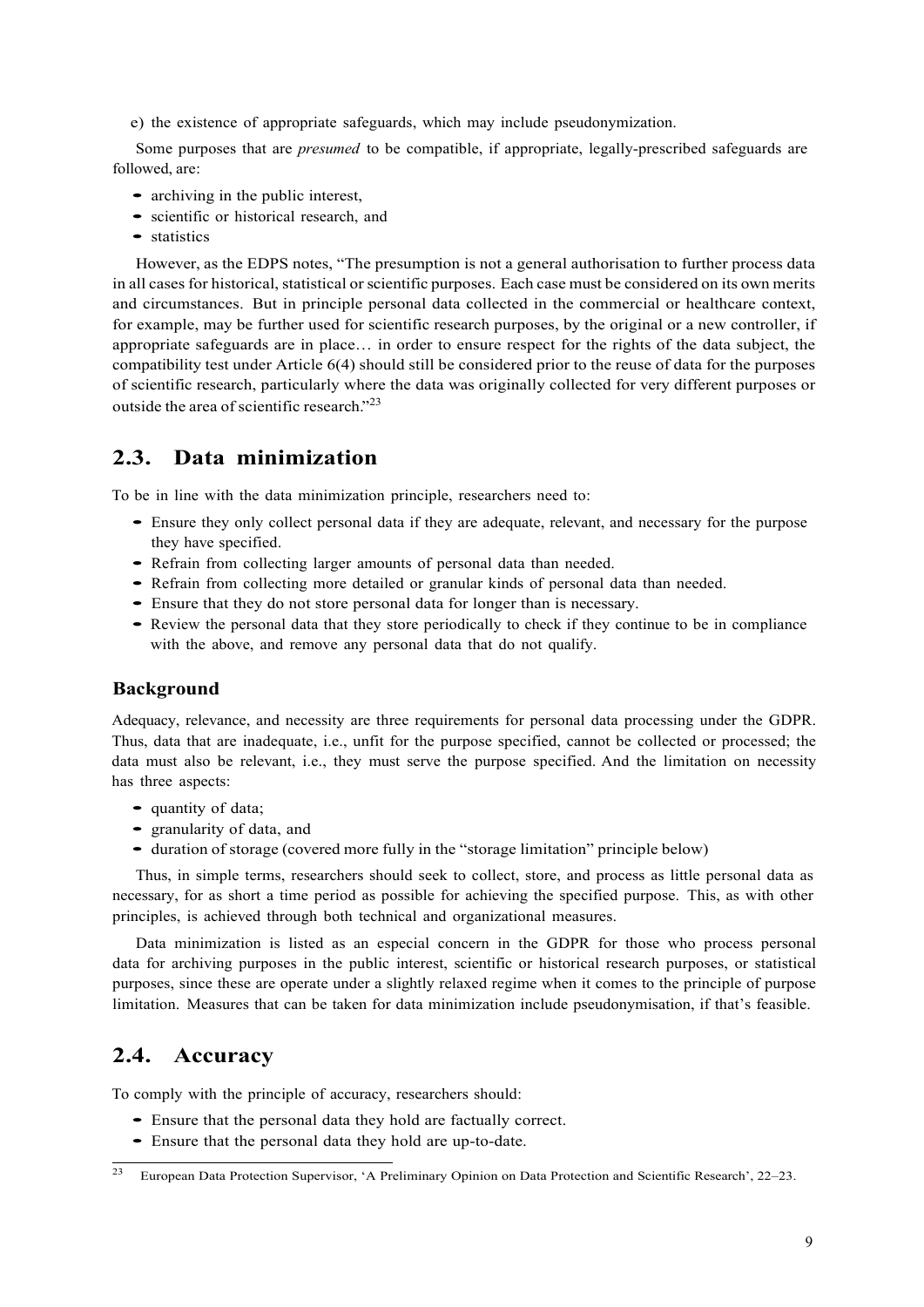- Put in place processes to check for the accuracy of the data, with timelines for checking currency.
- Correct any factually incorrect or misleading data as soon as they are discovered.
- Record any mistakes that are needed to be preserved as mistakes, along with the reason for preservation.
- Comply with any requests for rectification from individuals.

#### **Background**

There are two aspects to the principle of accuracy: factual correctness and being up-to-date. It is prohibited to use inaccurate personal data, since that could be unfit for the purpose the data are sought for. Further, inaccurate data could harm the data subjects, and may thus violate the principle of fairness. Thus, researchers are under an obligation to erase or correct inaccurate personal data.

In order to ensure that their personal data are accurate, data subjects have been granted a right to seek rectification of data.

# **2.5. Storage limitation**

To ensure compliance with the principle of storage limitation, researchers need to:

- Ensure they do not store personal data for longer than necessary for the purpose citing which they were collected.
- Ensure they either delete or anonymize personal data that are no longer necessary.
- Document the purpose for which personal data were collected, and how long the data needs to be retained for achieving that purpose.
- Document the justification for the period of retention.
- Review the necessity of retention when the pre-determined retention period ends.
- Identify and document the public interest archiving, scientific or historical research, or statistical purpose for which data are being stored for longer than strictly necessary, in case the data are being stored under the exception for such research, along with compliance with adequate safeguards, as legally prescribed under Art. 89.

#### **Background**

Researchers should not keep personal data for longer than is necessary for the specified purposes for which the data were collected. The data should be destroyed as soon as they are no longer necessary for the specified purposes.

One way to effectuate this is by engaging in anonymization of data wherever possible, thus converting personal data into data that no longer permits direct or indirect identification of the data subjects to which they pertain.

Researchers are allowed to keep personal data for longer than strictly necessary if the personal data are to be used solely for archiving purposes in the public interest, scientific or historical research purposes or statistical purposes, and if they further meet the conditions laid down in Article 89 of the GDPR of having adequate safeguards in the form of appropriate technical and organisational measures to safeguard individual's rights. Further, researchers should ensure they do not use such personal data as the basis for any measure or decision regarding any particular individual.<sup>24</sup>

# **2.6. Integrity and confidentiality**

To comply with the principle of integrity and confidentiality, researchers must:

<sup>24</sup> Article 29 Data Protection Working Party, 'Opinion 03/2013 on Purpose Limitation', 28.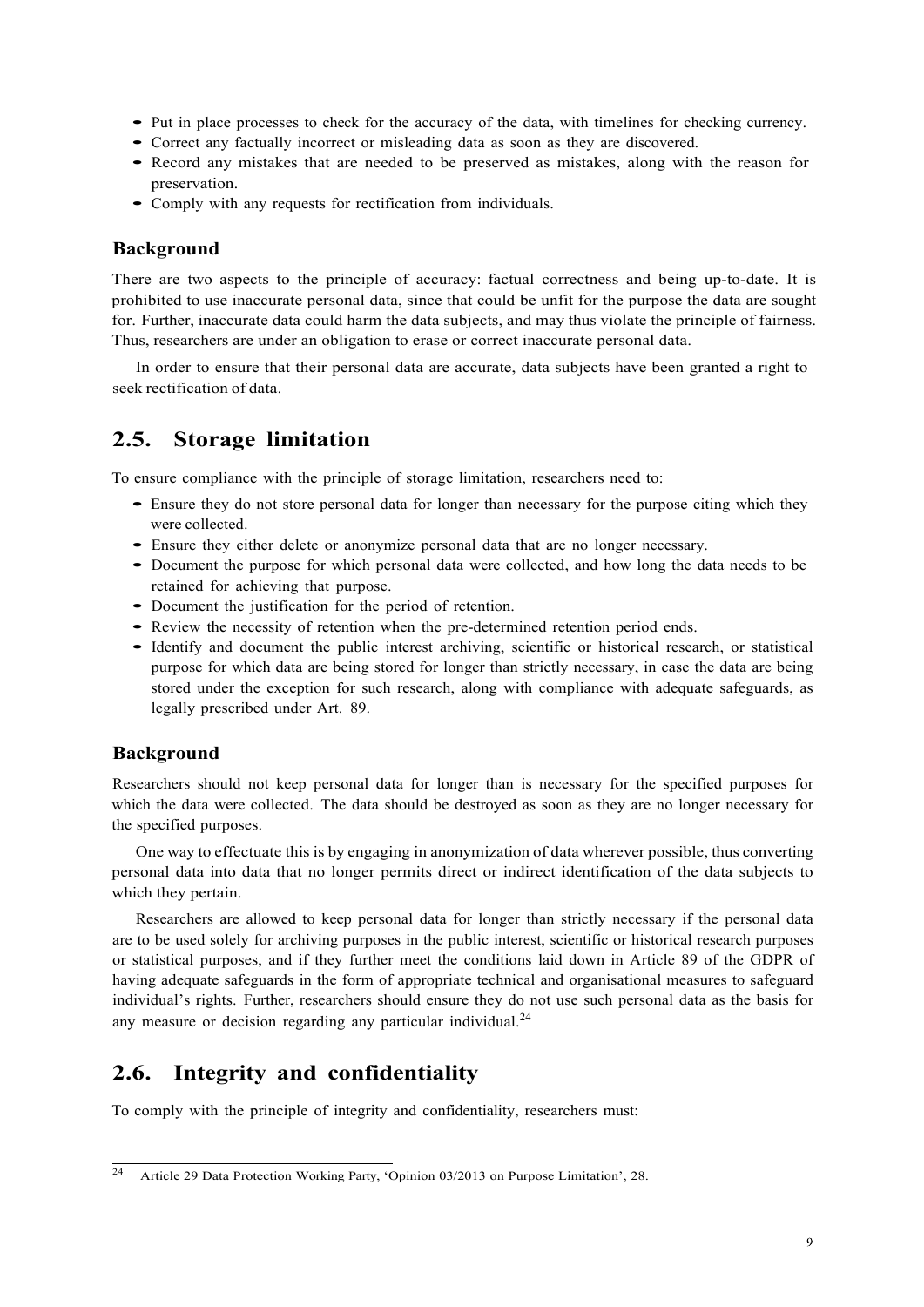- Ensure that personal data are kept securely, protecting against unauthorized or unlawful processing, and against accidental loss, destruction or damage, using both technical and organizations measures.
- Document the technical and organizational measures that are put in place to ensure security.

#### **Background**

Researchers are obligated to ensure that personal data are kept securely, meaning that they ensure confidentiality, integrity, and availability of the data, and thus protect against unauthorised or unlawful processing and against accidental loss, destruction or damage, using both technical and organizational means.

Thus, data security is a core part of the protection of personal data. In addressing whether confidentiality and integrity have been met, it is important to look at it from the perspective of the data subjects, and not from the perspective of the researchers. In other words, even if the researchers haven't suffered any damage because of unauthorized processing, that can't be said to mean that the unauthorized processing caused no harm.

This means that researchers need to have come up with clearly designated roles and responsibilities so that it is clear who all have authorized access to personal data for any particular research undertaking.

# **2.7. Accountability**

For compliance with the principle of accountability, researchers must:

- Ensure that they are proactively and organized in their compliance with data protection law.
- Learn about the obligations placed on them and the rights that individuals have under the law.
- Put in place clear policies, processes, and technical measures that ensure compliance with the above principles and the law.
- Ensure that the 'privacy by design and by default' approach is followed.
- Ensure that their organization has <sup>a</sup> data protection officer in case they are <sup>a</sup> public authority or body; if they engage in regular and systematic monitoring of individuals on a large scale; or if they process a large scale of special categories of data, such as sensitive data.
- Conduct <sup>a</sup> data protection impact assessment if the type of data processing they wish to undertake is likely to result in a high risk, and in particular if they plan to use systematic and extensive profiling with significant effects; process special category or criminal offence data on a large scale; or systematically monitor publicly accessible places on a large scale.
- Notify individuals, usually through your institution's data protection officer, of <sup>a</sup> data breach no later than 72 hours if the breach is likely to pose a risk to the rights and freedoms of the individuals whose personal data were breached.
- Respond immediately to any exercise by individuals of their rights over their data.
- Document their compliance with all the above principles and the law.

#### **Background**

Those who are collecting and using personal data, such as researchers, are responsible for compliance with the principles listed above. Importantly, they need to be able to demonstrate that they are compliant.

Thus compliance with these principles needs to be planned and documented. Forinstance, researchers should be able to justify why they need certain personal data at the granularity at which they are collecting them and the duration for which the data are being stored. Many aspects of accountability would benefit from having automated technical measures in place.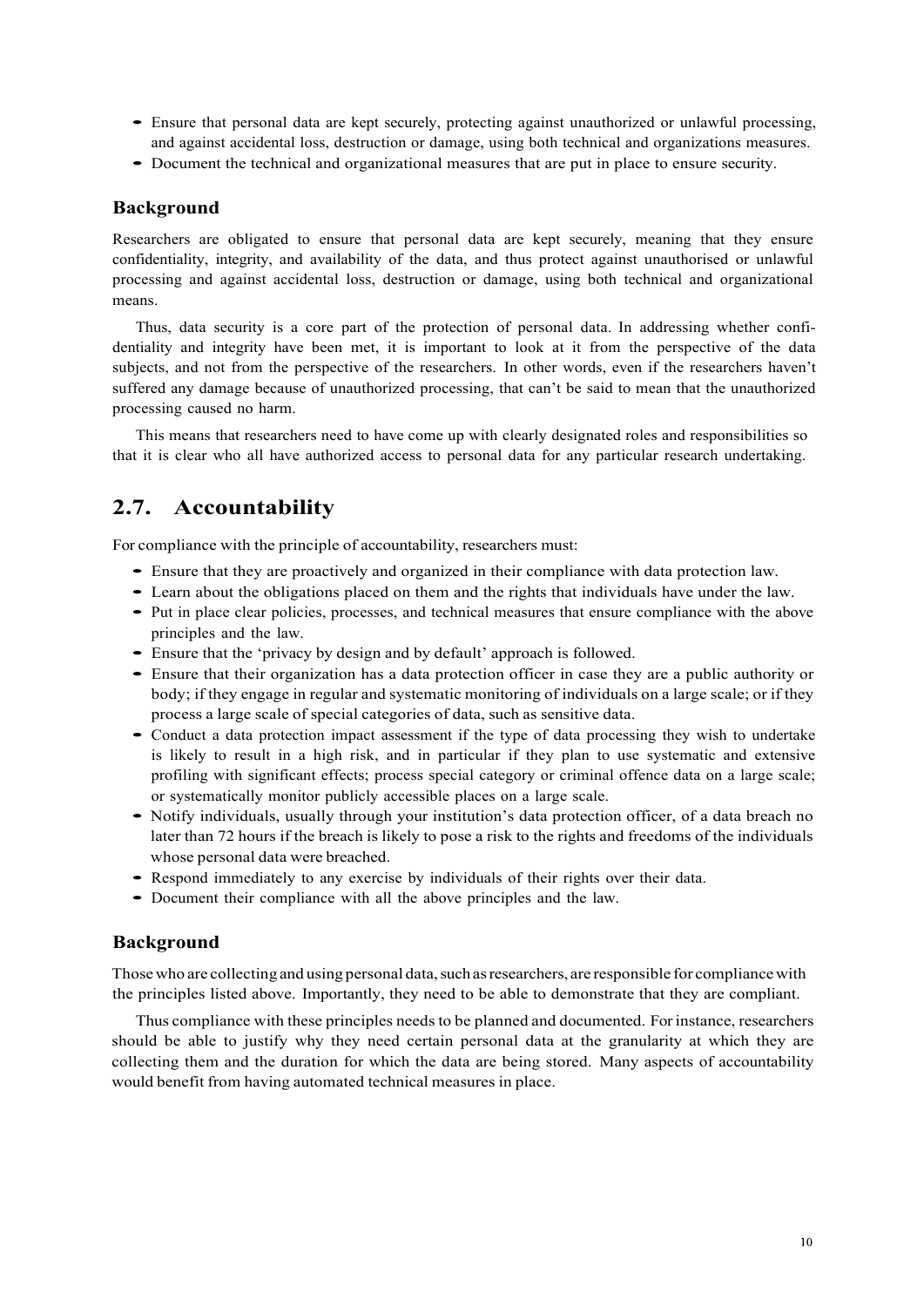# 3 Good practices relating to data protection principles

Good practices for data protection principles covers practices that go beyond the minimum that is legally mandated under the GDPR and national laws. Though they are not legally required, they will help researchers comply with the data protection principles already discussed in this document.

## **3.1. Anonymization, pseudonymization and encryption**

The varied requirements of the GDPR do not apply if researchers are not handling *personal data*. Hence, whenever possible, check if the data that needed for the research requires to being able to identify a person. But do note that the GDPR distinguishes between pseudonymized data and anonymized data. Just removing all personal identifiers does not automatically make data "anonymized".

Pseudonymous personal data refers to personal data that can no longer be attributed to a specific data subject without the use of additional information; but with additional information, the data subject can be uncovered.

For anonymized data, not only must one not be able to identify any particular individual based on the data one has collected and processed, but one also need to consider all the means that others may find "reasonably likely to be used, such as singling out … to identify the natural person directly or indirectly." To see what means are "reasonably likely to be used to identify the natural person", the GDPR informs us that "account should be taken of all objective factors, such as the costs of and the amount of time required for identification, taking into consideration the available technology at the time of the processing and technological developments."<sup>1</sup> Thus, if it is practically possible to de-anonymize the data, then that can't be seen as anonymized data — it would then be pseudonymized data, which still counts as personal data.

The GDPR suggests pseudonymization and encryption as two means of ensuring better security of personal data. Both techniques would help in fulfilling the requirements of the principle of integrity and confidentiality. Pseudonymization would also help in complying with the principle of data minimization. In case of some kinds of data processing for scientific research, for which the principle of purpose limitation are slightly relaxed, the GDPR requires that researchers seek to minimize data, and to do so using pseudonymization wherever possible or to anonymize the data if that's feasible.<sup>2</sup>

## **3.2. Aggregate and coarse data**

Whenever possible, prefer aggregate data over individual-level data, and prefer coarse data over granular data. For instance, if age data is required, choose to collect it in the form of a number rather than a date of birth. Better yet, if an age range would suffice, opt to collect that instead of a precise age. Lastly, if the date of multiple persons can be aggregated and the individual-level data destroyed, then opt to do so.

# **3.3. Transparency**

If personal data is collected in an online context, provide a prominent link to the privacy statement or notice, or ensure that the information is available on the same page on which the personal data is

<sup>&</sup>lt;sup>1</sup> General Data Protection Regulation, EU Regulation 2016/679, Recital 26.

<sup>&</sup>lt;sup>2</sup> General Data Protection Regulation, EU Regulation 2016/679, Art. 89(1).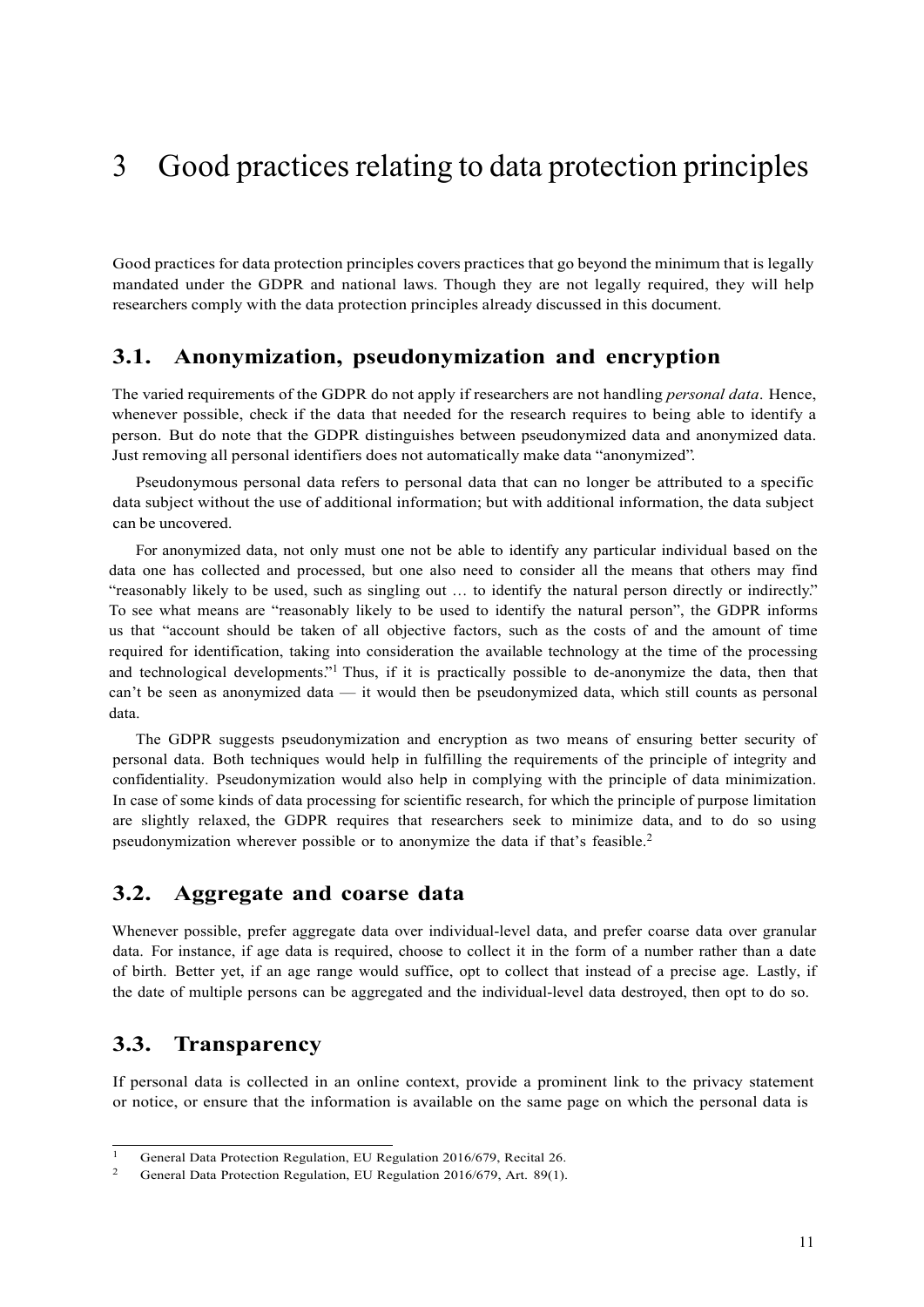collected.3 If there are changes in how you are processing personal data, all the information should be provided again to the data subject, while making it easy to tell what information amongst it is new.4

# **3.4. Multiple grounds for processing**

The GDPR seems to allow the possibility of multiple lawful grounds being used for processing of the same personal data. However, this could lead to a situation where two grounds (such as consent and legitimate interest) are used, but one of the grounds is removed (such as an individual revoking consent). In such a case, it is unclear what the law requires, and there is no clear unanimous view amongst legal authorities. It is preferable to resolve this uncertainty through a conservative understanding of the law, and ceasing to process any data when any of the grounds disappears. To avoid this situation, it may be preferable not to combine consent with any other grounds. In such cases, it may be preferable to choose to only process data under the most appropriate ground.

# **3.5. Consent in data protection and in ethics**

Consent as a lawful ground for processing data under data protection law is different from "informed consent" as a principle of ethics for research on human subjects.<sup>5</sup> Thus it is always preferable to provide separate consent forms and obtain each type of consent separately. Even if the institution obtains both using a single consent form, a clear record should be maintained of what each participant has consented to with regard to the research.

Even in cases where consent is not used as the ground under the GDPR, "*informed consent* as a human research participant could still serve as an 'appropriate safeguard' of the rights of the data subject."<sup>6</sup>

## **3.6. Legitimacy, fairness, and ethics approvals**

Legitimacy of data collection will sometimes be determined by laws that prescribe ethical requirements (such as for clinical trials). But even when specific research isn't covered by legal requirements of ethics clearance, it is best to work on the presumption that unethical data collection or use will also be seen as an illegitimate purpose for the basis of the GDPR, as well as not complying with the principle of fairness. Thus, for instance, researchers should refrain from engaging in any data processing that an ethics review board disapproves of.

# **3.7. Data protection authorities and ethics boards**

Given the increasing interplay between ethical issues and privacy and data protection issues, it would be profitable for ethics review boards to engage more fully with data protection officers and authorities.7 There are many instances (such as genetic data) in which the use of an individual's personal data in research would affect not only that individual, but also others. The framework of data protection alone may be inadequate to capture those concerns in a way that a combined framework of research ethics and data protection could. This calls for greater collaboration between those working on ethical issues and those working on data protection issues.

<sup>&</sup>lt;sup>3</sup> Article 29 Data Protection Working Party, 'Guidelines on Transparency Under Regulation 2016/679', 8.

<sup>4</sup> Article 29 Data Protection Working Party, 27–28.

<sup>5</sup> European Data Protection Supervisor, 'A Preliminary Opinion on Data Protection and Scientific Research', 19–20.

<sup>6</sup> European Data Protection Supervisor, 20.

<sup>7</sup> European Data Protection Supervisor, 25.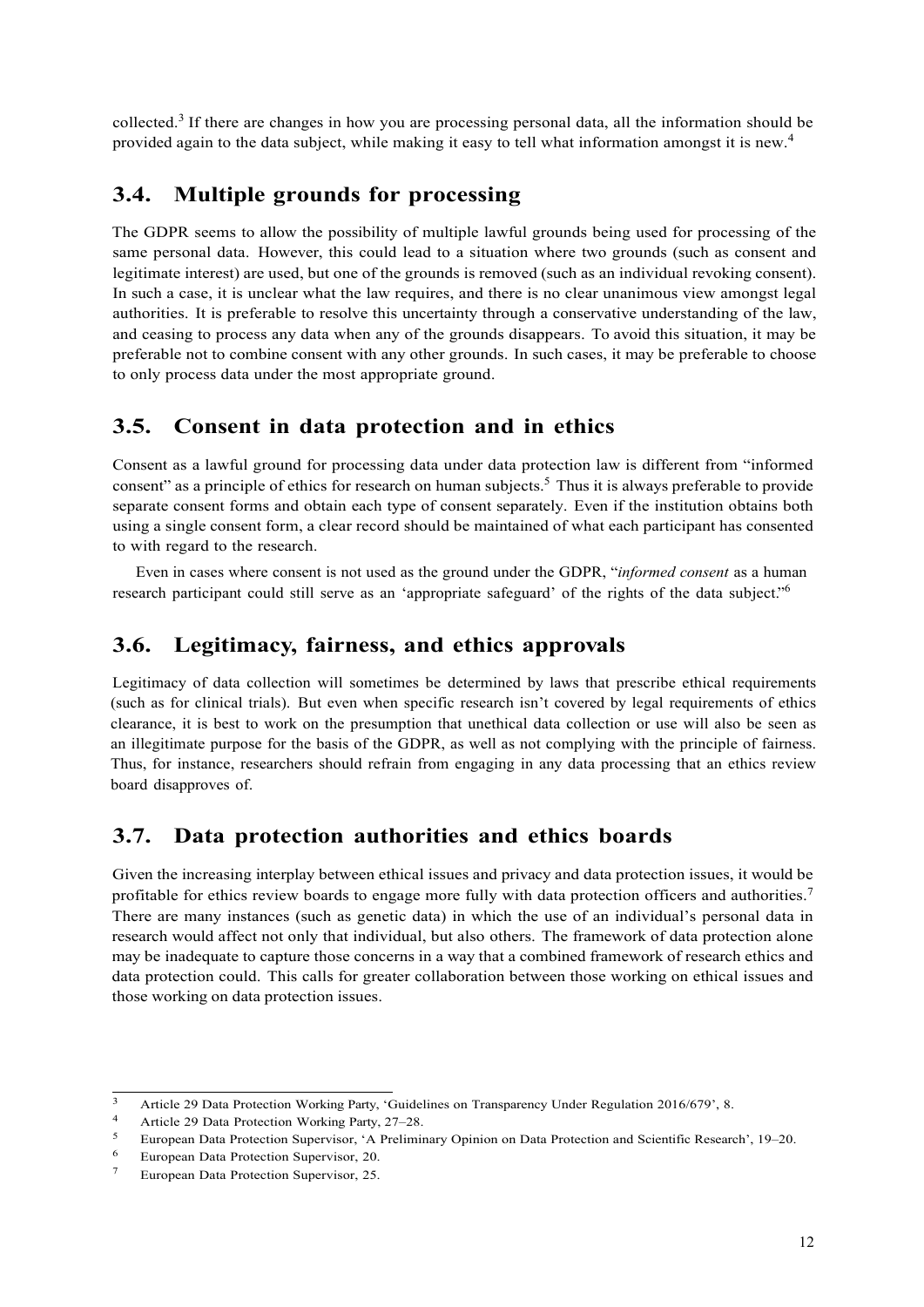# **3.8. Data protection guidelines and DPOs**

Many research institutions have issued data protection guidelines, in addition to ethics guidelines. Researchers should familiarize themselves with their institution's guidelines. Many times, funders have special requirements around data protection as well. All Horizon 2020-funded projects, for instance, require the involvement of a data protection officer (DPO) if one has been appointed, and even in cases where a DPO is not legally required,<sup>8</sup> a data protection policy needs to be elaborated.

There are some issues on which member-state laws apply, rather than just the GDPR. Importantly for researchers, the special data protection regime for processing for the purposes of archiving in the public interest, scientific or historical research, or statistical purposes, can have relaxations in the rights of the individual and the consequent obligations of the researcher, if national laws allow for it. Appropriate safeguards are required for processing of personal data for any ofthese such purposes. Researchers need to abide by the principles discussed above, and need to pay especial attention to technical and organizational measures to ensure data minimization.<sup>9</sup> Given that the specifics of researchers' obligations under the law are thus not uniform, researchers should consult their institution's data protection officer and data protection guidelines if possible, as they would be able to help guide researchers on the applicable legal and extra-legal standards.

## **3.9. Data protection impact assessment**

If a project will deal with a large quantity of personal data, or the personal data or vulnerable people, then discussing such a project with the DPO and instituting a data protection impact assessment (DPIA) would be beneficial, even when it isn't legally mandatory to do so. The EDPS notes that a "DPIA is mandatory for data processing operations presenting high risks to data subjects, such as when two of the following criteria apply":<sup>10</sup> 1. Systematic evaluation/profiling 2. Automated decision making 3. Systematic monitoring 4. Sensitive data processing 5. Large scale processing 6. Match/combine datasets with different purposes 7. Vulnerable data subjects 8. New technologies 9. Preventing people from exercising their rights or entering into a service/contract

<sup>8</sup> General Data Protection Regulation, EU Regulation 2016/679, Art. 38.

<sup>9</sup> General Data Protection Regulation, EU Regulation 2016/679, Art. 89.

<sup>&</sup>lt;sup>10</sup> European Data Protection Supervisor, 'Decision of the European Data Protection Supervisor of 16 July 2019 on DPIA Lists Issued Under Articles 39(4) and (5) of Regulation (EU) 2018/1725', Annex 1.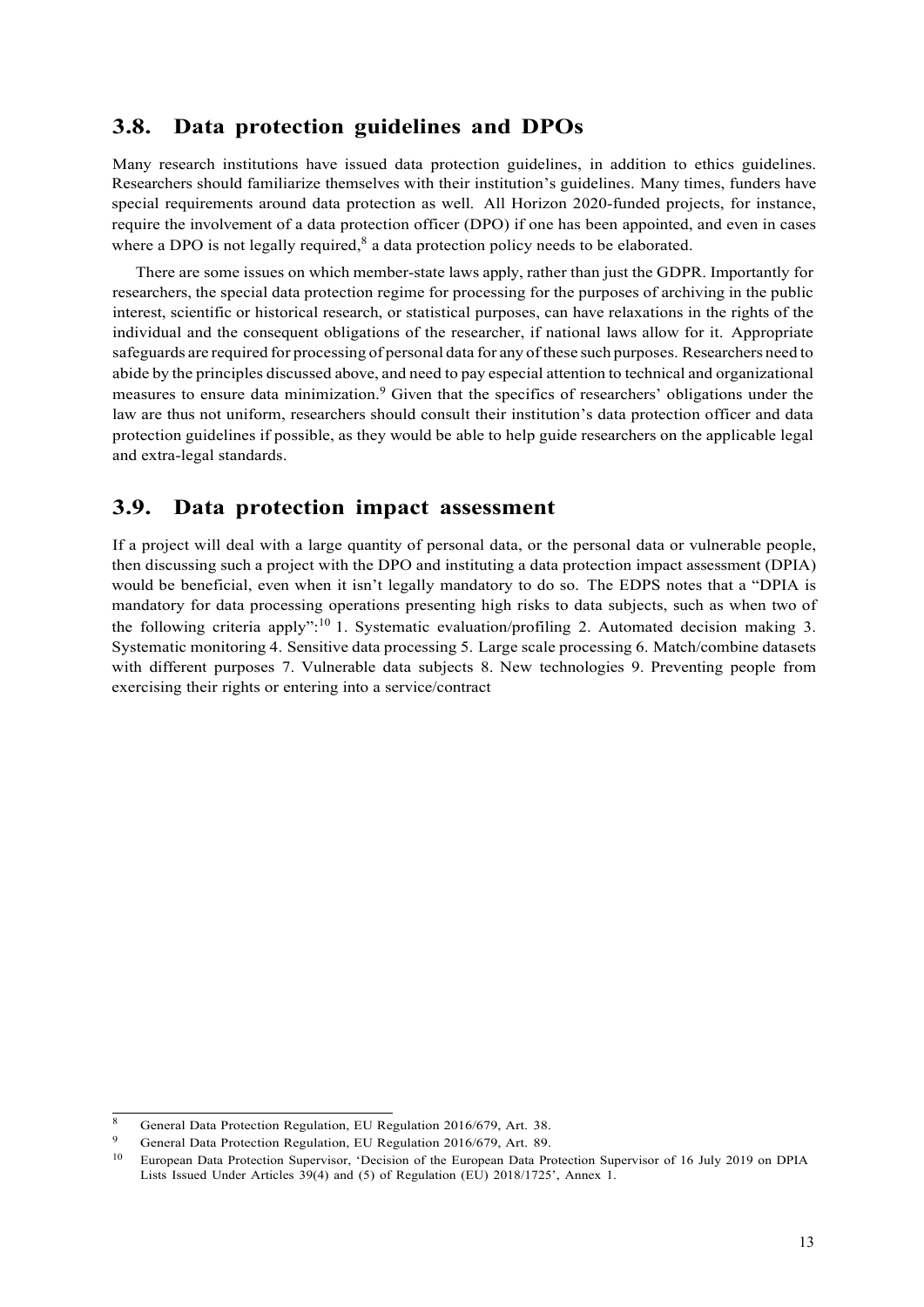# 4 Annexures

#### **4.1. Annexure 1: Key resources**

The PANELFIT project has put together a detailed set of guidelines on data protection, ethical, and legal issues in ICT research and innovation, as well as a critical analysis of the ICT data protection regulatory framework. The CCDP is largely based on those two documents. Those who wish to understand more about the issues raised in the CCDP or wish to understand the aspects of data protection that weren't covered in the CCDP are urged to consult the Guidelines, which provide far more detail.

They will both be made available at https://www.panelfit.eu/deliverables/.

Here are some other important resources for researchers seeking to learn more about data protection and responsible research and innovation.

- European Data Protection Supervisor. "A Preliminary Opinion on Data Protection and Scientific Research," January 2020. https://edps.europa.eu/sites/edp/files/publication/20-01-06\_opinion\_ research\_en.pdf.
- Article <sup>29</sup> Data Protection Working Party. "Opinion 03/2013 on Purpose Limitation," April 2, 2013. https://ec.europa.eu/justice/article-29/documentation/opinion-recommendation/files/2013/ wp203\_en.pdf.
- Article <sup>29</sup> Data Protection Working Party. "Opinion 05/2014 on Anonymisation Techniques," April 10, 2014. https://ec.europa.eu/justice/article-29/documentation/opinion-recommendation/files/ 2014/wp216\_en.pdf\*.
- Article 29 Data Protection Working Party. "Guidelines on Transparency under Regulation 2016/679," November 29, 2017. https://ec.europa.eu/newsroom/article29/items/622227.
- European Data Protection Board. "Guidelines 03/2020 on the Processing of Data Concerning Health for the Purpose of Scientific Research in the Context of the COVID-19 Outbreak." Guidelines, April 30, 2020. https://edpb.europa.eu/sites/edpb/files/files/file1/edpb\_guidelines\_202003\_ healthdatascientificresearchcovid19\_en.pdf.
- European Data Protection Board. "Guidelines 4/2019 on Article <sup>25</sup> Data Protection by Design and by Default." Guidelines, November 13, 2019. https://edpb.europa.eu/sites/edpb/files/consultation/ edpb\_guidelines\_201904\_dataprotection\_by\_design\_and\_by\_default.pdf.
- European Data Protection Board. "Guidelines 04/2019 on Article 25: Data Protection by Design and by Default." Guidelines, October 20, 2020. https://edpb.europa.eu/sites/edpb/files/files/file1/ edpb\_guidelines\_201904\_dataprotection\_by\_design\_and\_by\_default\_v2.0\_en.pdf.
- European Data Protection Supervisor. "EDPS Guidelines on Assessing the Proportionality of Measures That Limit the Fundamental Rights to Privacy and to the Protection of Personal Data," December 19, 2019. https://edps.europa.eu/sites/edp/files/publication/19-12-19 edps proportionality\_guidelines2\_en.pdf.
- European Data Protection Supervisor. "Flowcharts and Checklists on Data Protection." 2020. https://doi.org/10.2804/823679.
- European Commission (Directorate-General for Research and Innovation). "Ethics and Data Protection," November 2018. https://ec.europa.eu/research/participants/data/ref/h2020/grants\_ manual/hi/ethics/h2020\_hi\_ethics-data-protection\_en.pdf.
- ALLEA. *The European Code of Conduct for Research Integrity*. 2nd ed., 2017. https://ec.europa.eu/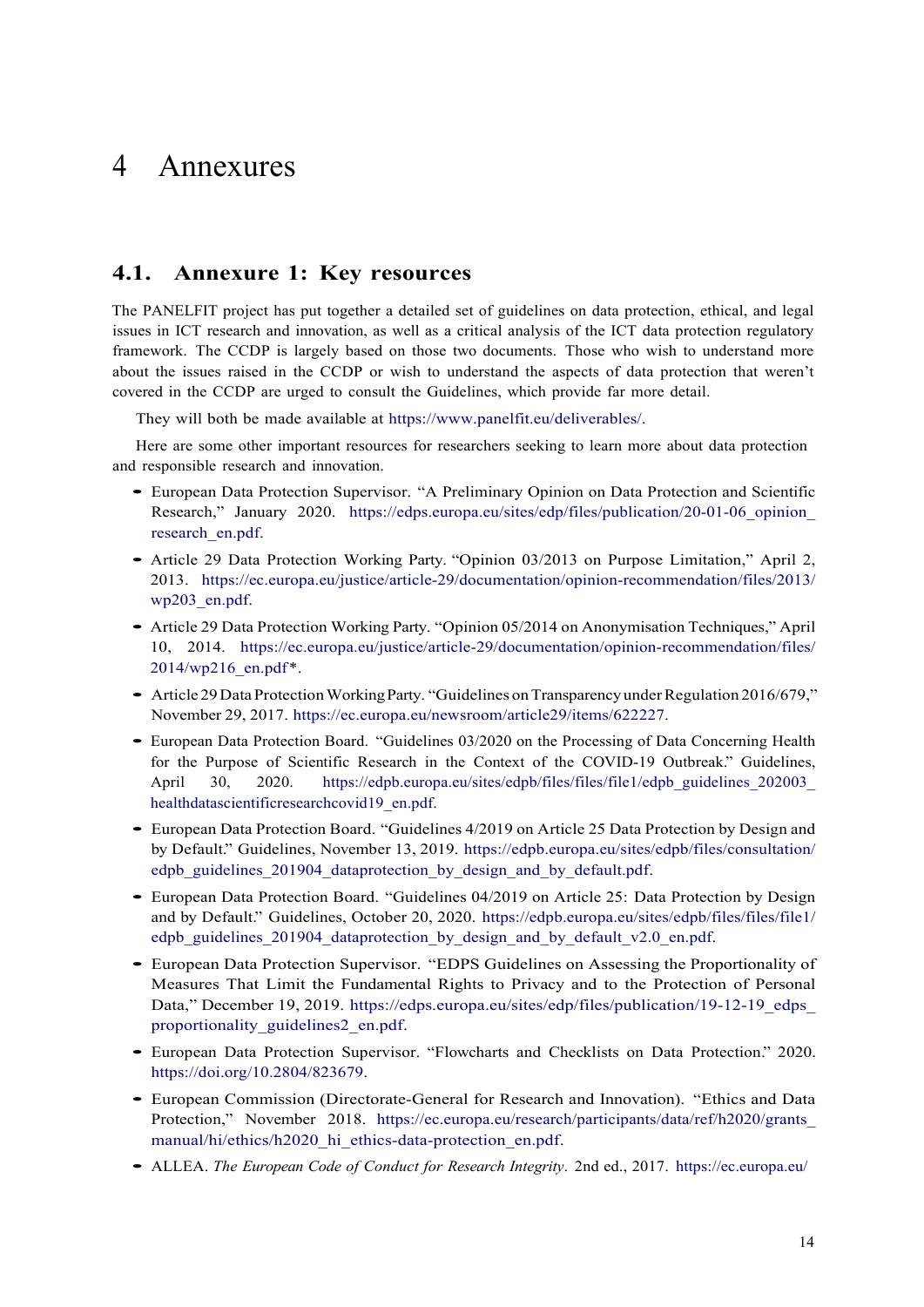research/participants/data/ref/h2020/other/hi/h2020-ethics\_code-of-conduct\_en.pdf.

- RESPECT Project. "RESPECT Code of Practice for Socio-Economic Research." Institute for Employment Studies, 2004. http://www.respectproject.org/code/respect\_code.pdf
- EFAMRO and ESOMAR. "Guidance Note for the Research Sector:Appropriate Use of Different Legal Bases under the GDPR." June 2017. https://www.esomar.org/uploads/public/governmentaffairs/position-papers/EFAMRO-ESOMAR\_GDPR-Guidance-Note\_Legal-Choice.pdf.
- Wilford, Sara, Malcolm Fisk, and Bernd Stahl. "Guidelines for Responsible Research and Innovation." GREAT Project, 2016. https://www.great-project.eu/Deliverables10.
- The European Data Protection Board has stated that it "intends to issue guidance on the 'horizontal and complex' conditions for the applicability of the 'presumption of compatibility' of further processing for archiving purposes in the public interest, scientific, historical research or statistical purposes, as provided for by the GDPR Article  $5(1)(b)$ ." That will be useful for researchers when it is issued.

## **4.2. Annexure 2: Bibliography**

- Article 29 Data Protection Working Party. 'Guidelines on Transparency Under Regulation 2016/679', 29 November 2017. https://ec.europa.eu/newsroom/article29/items/622227.
- ———. 'Opinion 03/2013 on Purpose Limitation', 2 April 2013. https://ec.europa.eu/justice/article-29/documentation/opinion-recommendation/files/2013/wp203\_en.pdf.
- European Commission. 'Science with and for Society'. Horizon 2020, 11 November 2013. https:// ec.europa.eu/programmes/horizon2020/en/h2020-section/science-and-society.
	- ———. 'What Information Must Be Given to Individuals Whose Data Is Collected?'. Text. Principle of the GDPR - What information must be given to individuals whose data is collected?, 8 January 2018. https://ec.europa.eu/info/law/law-topic/data-protection/reform/rules-business-and-organisations/

principles-gdpr/what-information-must-be-given-individuals-whose-data-collected\_en.

- European Data Protection Board. 'Opinion of the Board (Art. 70.I.b)'. Opinion, 23 January 2019. https://edpb.europa.eu/sites/edpb/files/files/file1/edpb\_opinionctrq\_a\_final\_en.pdf.
- European Data Protection Supervisor. 'A Preliminary Opinion on Data Protection and Scientific Research', January 2020. https://edps.europa.eu/sites/edp/files/publication/20-01-06 opinion research en.pdf.
- ———. 'Decision of the European Data Protection Supervisor of 16 July 2019 on DPIA Lists Issued Under Articles 39(4) and (5) of Regulation (EU) 2018/1725', 16 July 2019. https://edps.europa.eu/ sites/default/files/publication/19-07-16 edps dpia list en.pdf.
- General Data Protection Regulation, EU Regulation 2016/679 (2016). https://eur-lex.europa.eu/legalcontent/EN/TXT/?uri=CELEX%3A02016R0679-20160504.
- 'Rome Declaration on Responsible Research and Innovation in Europe', 21 November 2014. https:// ec.europa.eu/research/swafs/pdf/rome\_declaration\_RRI\_final\_21\_November.pdf.

# **4.3. Annexure 3: Process for Creating the Code of Conduct on Data Protection for Responsible Research and Innovation**

We sought to involve multiple stakeholders in the review of the CCDP and obtain as much feedback as possible. The consultation process is described below.

The first draft of the CCDP was circulated in October 2020 and the final version was consolidated in August 2021. Five versions were generated at different stages of the process, incorporating feedback at each step. The following sections summarize the CCDP feedback process, capture the most significant comments received, and the steps taken to respond in each case.

The scope of each of the feedback stages is described below:

<sup>1</sup> European Data Protection Board, 'Opinion of the Board (Art. 70.I.b)'.